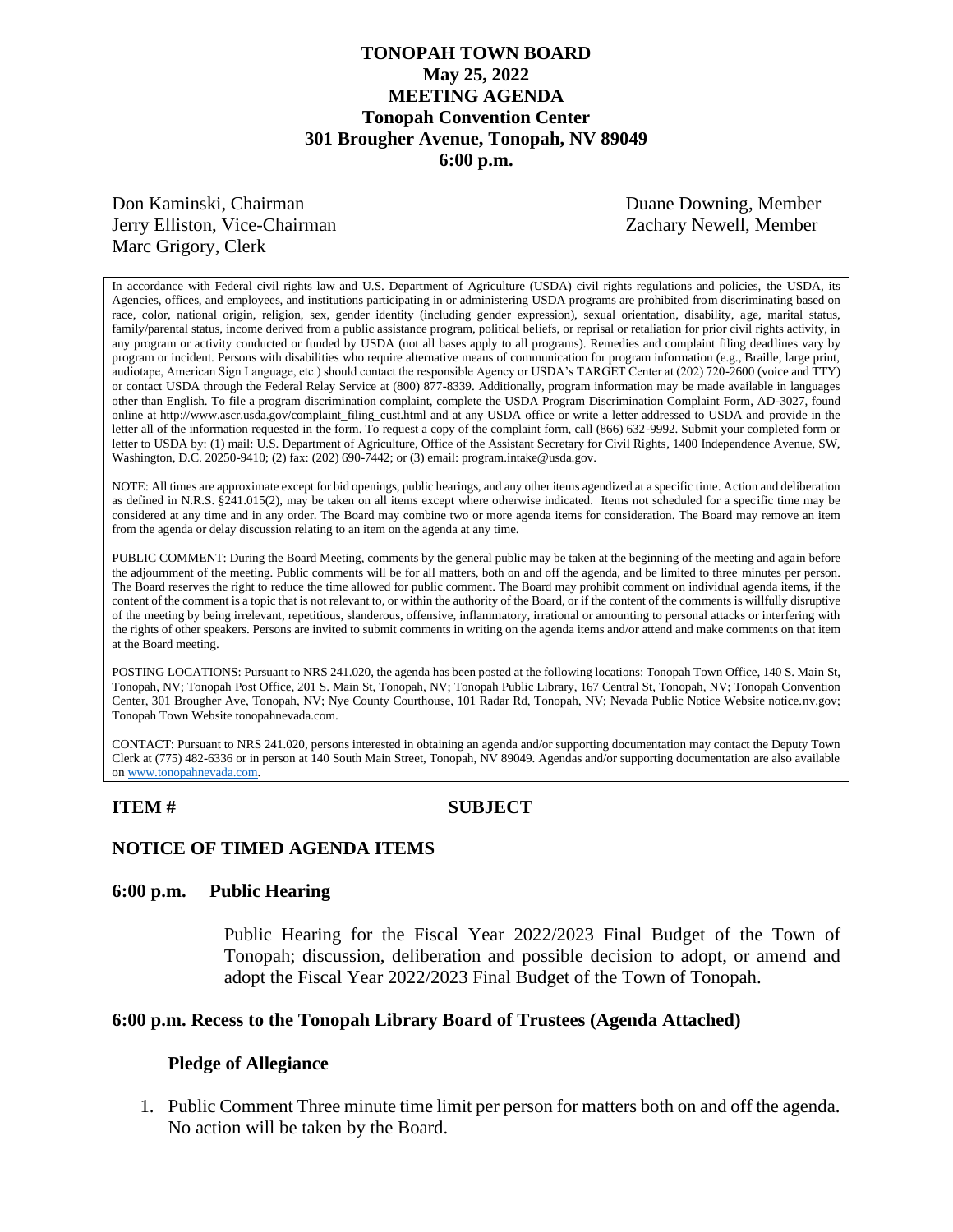- 2. For Possible Action Approval of the Agenda for the Tonopah Town Board Meeting held this day, May 25, 2022.
- 3. Town Board Member's, Department Manager's, Nye County Commissioner's, Tonopah Main Street and Nye Communities Coalition Comments This item is limited to announcements and/or topics/issues proposed for future meetings/ workshops.
- 4. For Possible Action Discussion, deliberation and possible action to approve the request of 5/8ths of 1% Room Tax Grant Funds in the amount of \$6,850.79 to advertise and promote the 2022 Nevada State Mining Championships. (Petitioner: NSMC Project Director Joni Eastley)
- 5. For Presentation Only Discussion about the Tonopah Fairground Expansion Project as presented by Nevada Offroad Association. (Petitioner: Mathew Giltner)
- 6. For Possible Action Discussion, deliberation, and possible action to approve the Tonopah Volunteer Fire Department PSST Spending Plan for FY 2022/2023. (Petitioner: Tonopah Volunteer Fire Department)
- 7. For Presentation Only Presentation of Nye County Sheriff's Department PSST Spending Plan for FY 2022/2023. (Petitioner: Nye County Sheriff's Office)
- 8. For Possible Action Discussion, deliberation, and possible action to approve the Nye County Sheriff's Department PSST Spending Plan for FY 2022/2023. (Petitioner: Nye County Sheriff's Office)
- 9. For Possible Action Discussion, deliberation, and possible action on Department Staff Reports:
	- a) Town Administration
	- b) Town Maintenance
	- c) Fire Department
	- d) Pool
	- e) Parks
	- f) Fairgrounds
	- g) Joe Friel Sports Complex
	- h) Tonopah Historic Mining Park
	- i) Convention Center
	- j) Tourism/Events, Room Tax
	- k) Capital Projects
	- l) Tonopah Public Utilities Water Fund: Administration, Operations, Distribution, Transmissions, Wells
	- m) Tonopah Public Utilities Sewer Fund: Administration, Operations, Treatment Plant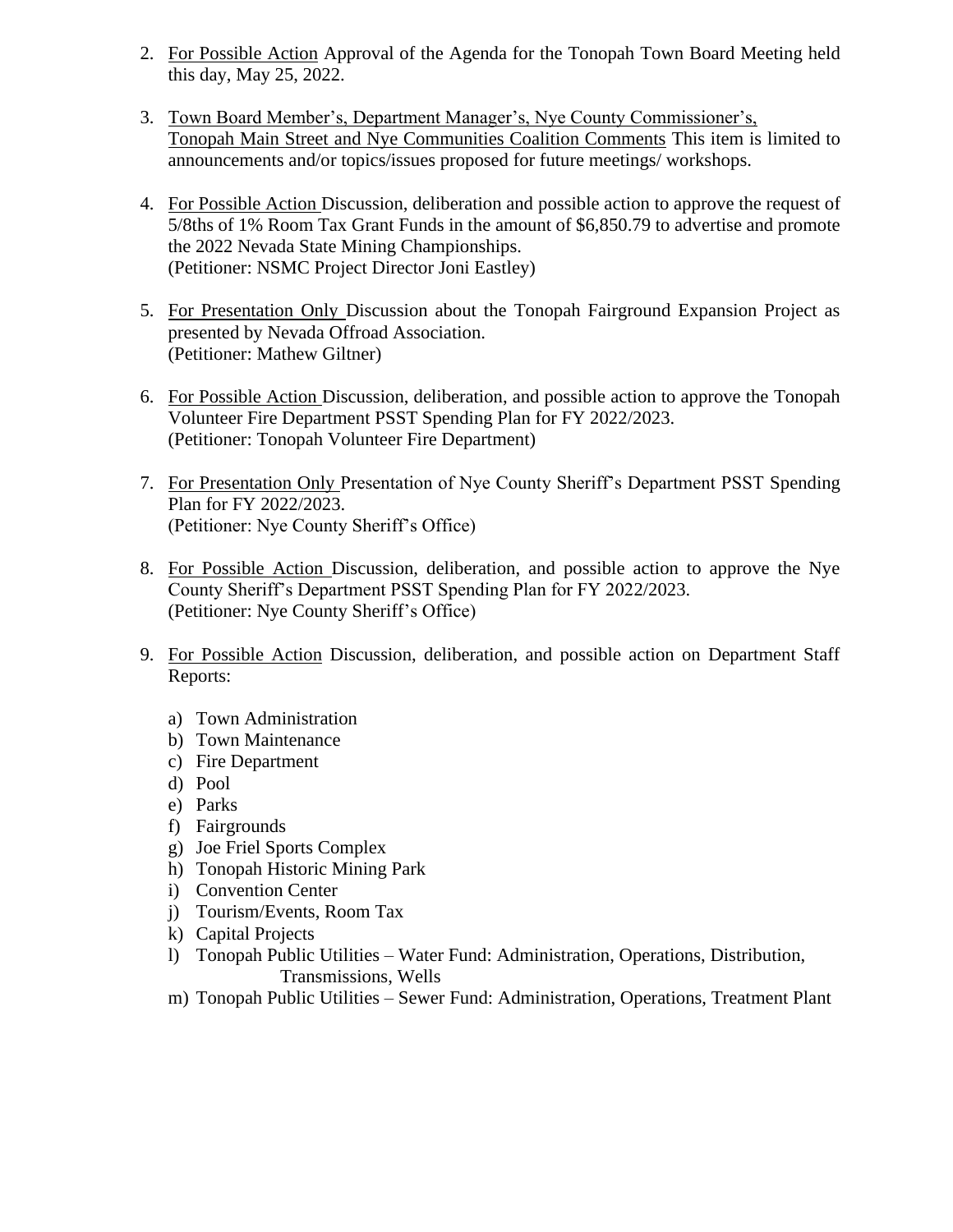- 10. Correspondence Review and discussion; no action will be taken.
- 11. For Possible Action Approval of vouchers for payment.
- 12. Public Comment Three minute time limit per person for matters both on and off the agenda. No action will be taken by the Board.
- 13. For Possible Action Adjourn.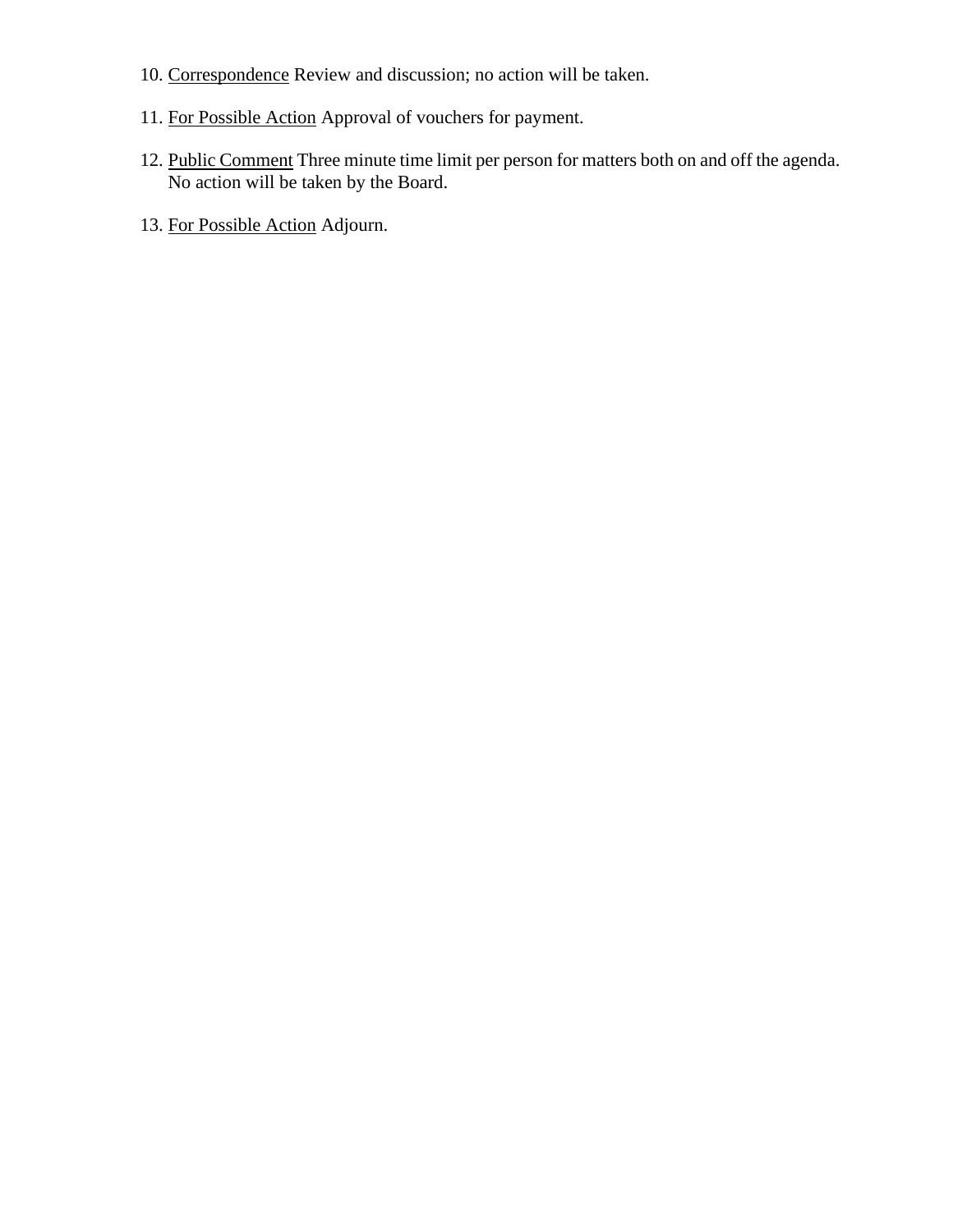# **TONOPAH LIBRARY DISTRICT BOARD OF TRUSTEES May 25, 2022 MEETING AGENDA Tonopah Convention Center 301 Brougher Avenue, Tonopah, NV 89049 6:15 p.m.**

Duane Downing, Chairman Jerry Elliston, Trustee Don Kaminski, Vice-Chairman Zachary Newell, Trustee Marc Grigory, Clerk

In accordance with Federal civil rights law and U.S. Department of Agriculture (USDA) civil rights regulations and policies, the USDA, its Agencies, offices, and employees, and institutions participating in or administering USDA programs are prohibited from discriminating based on race, color, national origin, religion, sex, gender identity (including gender expression), sexual orientation, disability, age, marital status, family/parental status, income derived from a public assistance program, political beliefs, or reprisal or retaliation for prior civil rights activity, in any program or activity conducted or funded by USDA (not all bases apply to all programs). Remedies and complaint filing deadlines vary by program or incident. Persons with disabilities who require alternative means of communication for program information (e.g., Braille, large print, audiotape, American Sign Language, etc.) should contact the responsible Agency or USDA's TARGET Center at (202) 720-2600 (voice and TTY) or contact USDA through the Federal Relay Service at (800) 877-8339. Additionally, program information may be made available in languages other than English. To file a program discrimination complaint, complete the USDA Program Discrimination Complaint Form, AD-3027, found online at http://www.ascr.usda.gov/complaint\_filing\_cust.html and at any USDA office or write a letter addressed to USDA and provide in the letter all of the information requested in the form. To request a copy of the complaint form, call (866) 632-9992. Submit your completed form or letter to USDA by: (1) mail: U.S. Department of Agriculture, Office of the Assistant Secretary for Civil Rights, 1400 Independence Avenue, SW, Washington, D.C. 20250-9410; (2) fax: (202) 690-7442; or (3) email: program.intake@usda.gov.

NOTE: All times are approximate except for bid openings, public hearings, and any other items agendized at a specific time. Action and deliberation as defined in N.R.S. §241.015(2), may be taken on all items except where otherwise indicated. Items not scheduled for a specific time may be considered at any time and in any order. The Board may combine two or more agenda items for consideration. The Board may remove an item from the agenda or delay discussion relating to an item on the agenda at any time.

PUBLIC COMMENT: During the Board Meeting, comments by the general public may be taken at the beginning of the meeting and again before the adjournment of the meeting. Public comments will be for all matters, both on and off the agenda, and be limited to three minutes per person. The Board reserves the right to reduce the time allowed for public comment. The Board may prohibit comment on individual agenda items, if the content of the comment is a topic that is not relevant to, or within the authority of the Board, or if the content of the comments is willfully disruptive of the meeting by being irrelevant, repetitious, slanderous, offensive, inflammatory, irrational or amounting to personal attacks or interfering with the rights of other speakers. Persons are invited to submit comments in writing on the agenda items and/or attend and make comments on that item at the Board meeting.

POSTING LOCATIONS: Pursuant to NRS 241.020, the agenda has been posted at the following locations: Tonopah Town Office, 140 S. Main St, Tonopah, NV; Tonopah Post Office, 201 S. Main St, Tonopah, NV; Tonopah Public Library, 167 Central St, Tonopah, NV; Tonopah Convention Center, 301 Brougher Ave, Tonopah, NV; Nye County Courthouse, 101 Radar Rd, Tonopah, NV; Nevada Public Notice Website notice.nv.gov; Tonopah Town Website tonopahnevada.com.

CONTACT: Pursuant to NRS 241.020, persons interested in obtaining an agenda and/or supporting documentation may contact the Deputy Town Clerk at (775) 482-6336 or in person at 140 South Main Street, Tonopah, NV 89049. Agendas and/or supporting documentation are also available o[n www.tonopahnevada.com.](http://www.tonopahnevada.com/)

**ITEM # SUBJECT**

## **NOTICE OF TIMED AGENDA ITEMS**

### **6:00 p.m. Public Hearing**

Public Hearing for the Fiscal Year 2022/2023 Final Budget of the Tonopah Library District; discussion, deliberation and possible decision to adopt, or amend and adopt the Fiscal Year 2022/2023 Final Budget of the Tonopah Library District.